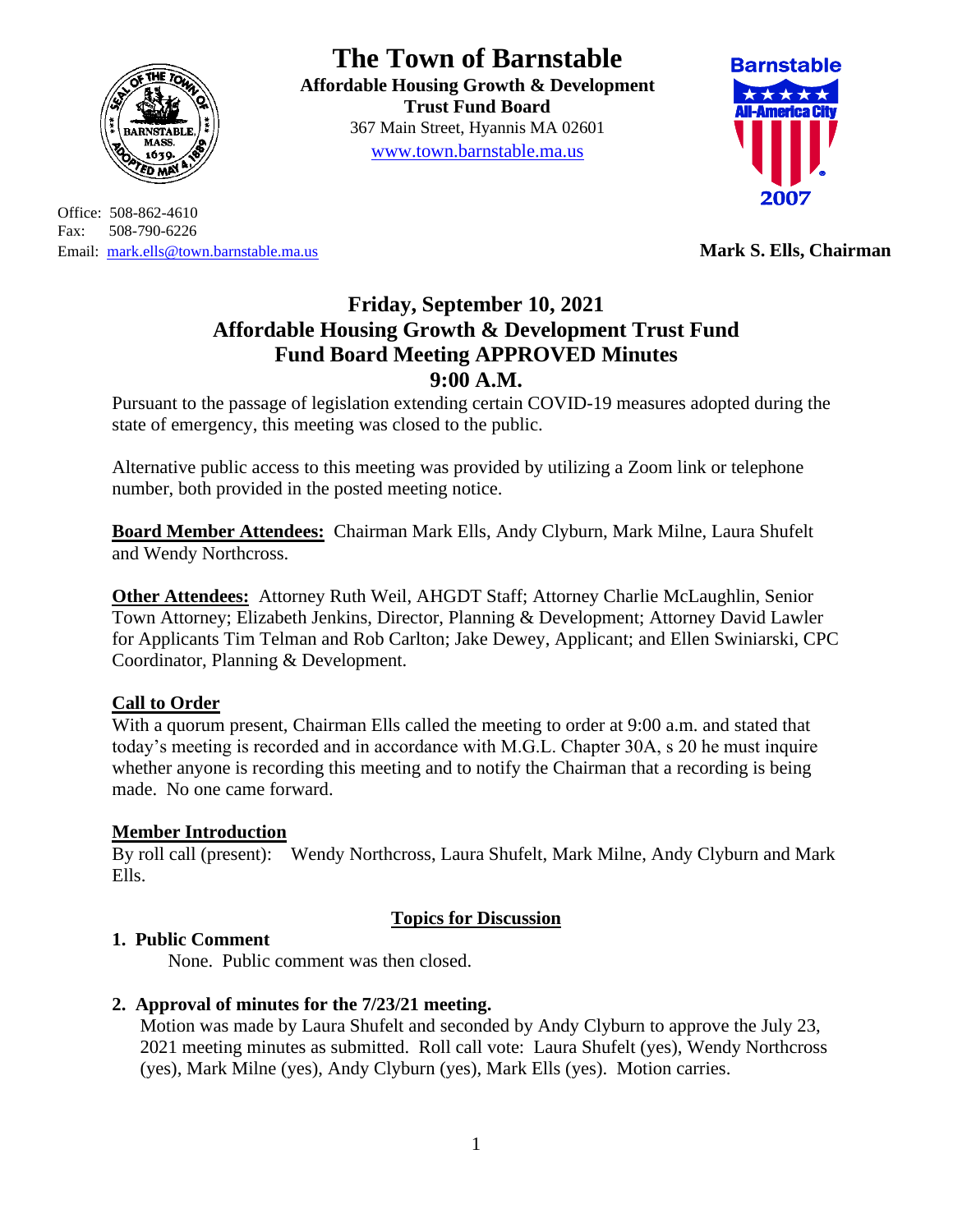## **Approval of minutes for the 8/27/21 meeting.**

Motion was made by Wendy Northcross and seconded by Laura Shufelt to approve the August 27, 2021 meeting minutes as submitted. Roll Call vote: Laura Shufelt (yes), Wendy Northcross (yes), Mark Milne (yes), Andy Clyburn (yes), Mark Ells (yes). Motion carries. .

# **3. Application for Funding: Review of the application submitted by Jake Dewey for predevelopment funds to support the redevelopment and development of the following parcels located in Hyannis, MA: 560 West Main Street, 4 Elis Drive, 14 Ellis Drive, 15 Elis Drive, 20 Elis Drive, 30 Elis Drive, 31 Elis Drive, 35 Elis Drive, 39 Elis Drive, 40 Elis Drive and 44 Elis Drive.**

Mr. Jake Dewey was present and advised that he is continuing to gather further information and will come back to the Board with final plans and provide an outline of where the requested predevelopment funds will be required with proposals for each component. This item was continued to the next meeting scheduled to be held September 24, 2021.

## **4. Discussion of amendments to the proposed Grant Agreement, Mortgage and Promissory Note relating to the approved application submitted by Standard Holdings, LLC for a project identified as "Residence @ 850", to create 10 units of affordable rental housing, to be affordable to individuals and families whose income is 50% of the Area Median Income (AMI), to be located at 850 Falmouth Road, Hyannis, MA.**

Ruth Weil reminded that when the Trust approved the Grant Agreement there were business issues outstanding because all of the financing was not yet in place. She said she has been working collaboratively with Attorney David Lawler and only a handful of unresolved business issues remain requiring the Trust's guidance.

#### **Handout - Issues to be Discussed with Trust at the 9/10/21 Meeting:**

• Change of primary lender from Mass Development to Bank Five

Attorney David Lawler, attorney for Tim Telman and Rob Carleton, Standard Holdings, LLC, noted that many of the finer points of the Grant Agreement have been agreed upon with Ruth and Attorney Charlie McLaughlin. He explained that initially the application to the Trust was presented with Mass Development as the primary lender, however as a business decision, Standard Holdings is requesting that a change of the primary lender be made in the Trust documents to Bank Five with Mass Development as the secondary lender, reversing the order of lenders in the existing documents.

David Lawler explained the benefit of Bank Five as the primary lender noting that the bank is in the lending business and reviews projects and authorizations for release of the payments as the project progresses. Mass Development would have relied on Bank Five for this function regardless of the lender positions. Ruth said that a vote of the Trust is required to acknowledge the reversal of the lenders in the Grant Agreement documents with Bank Five as primary and Mass Development as secondary.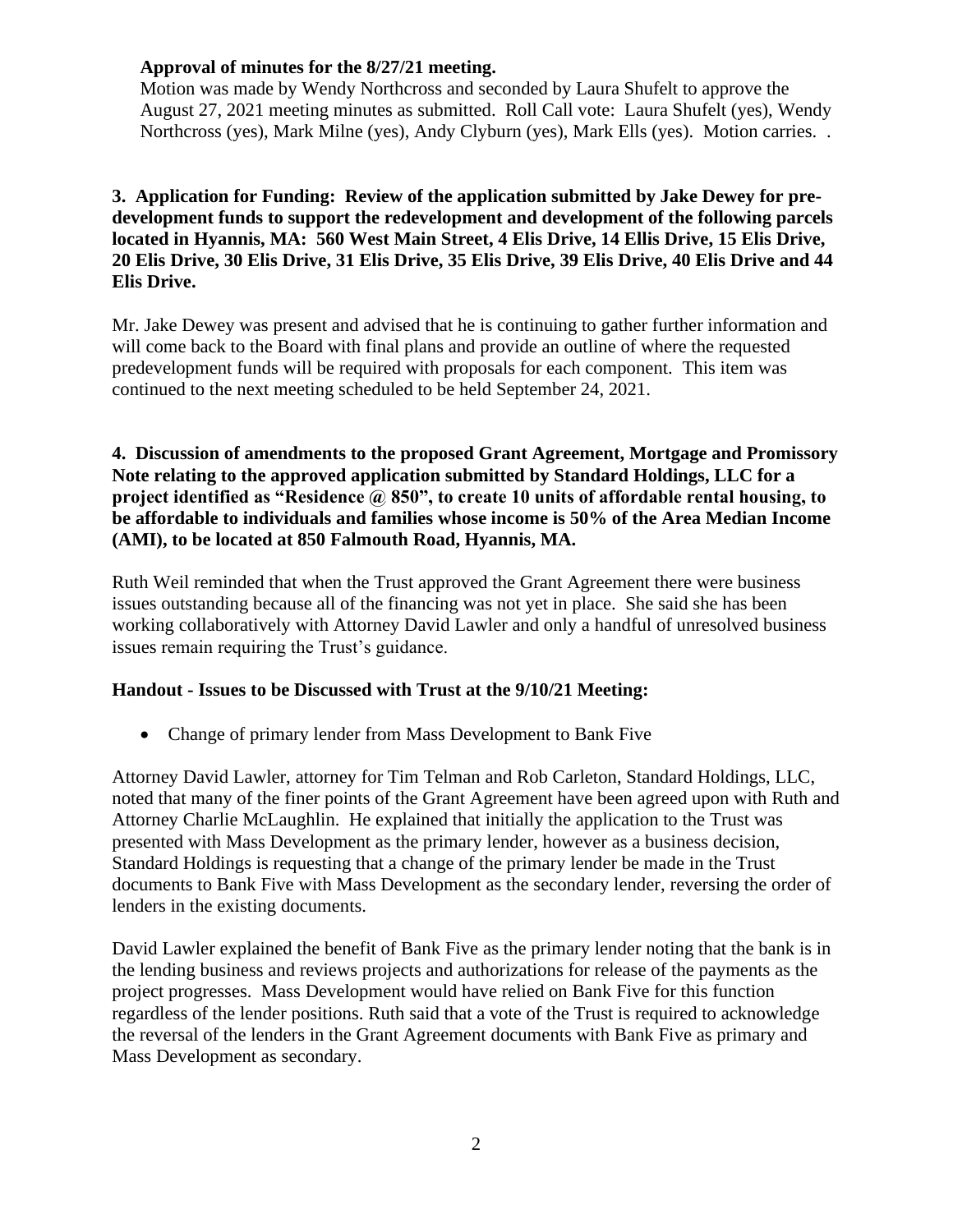Motion was made by Andy Clyburn and seconded by Wendy Northcross to approve the change of the primary lender in the Grant Agreement from Mass Development to Bank Five. Roll call vote: Laura Shufelt (yes), Wendy Northcross (yes), Mark Milne (yes), Andy Clyburn (yes), Mark Ells (yes). Motion carries.

• Increase of loan amount for the Residence @ 850 from \$10,510,000 to \$11,873,784

Attorney Lawler continued with discussion regarding an increase in the loan amount explaining that initially the total loan amount was \$10,510,000 at the time of the Trust's approval. The applicants had been advised at the time there were not additional funds available for loan. Subsequently, Mass Development offered another \$1.4 million dollars which increases the total loan amount to \$11,873,784. Because the initial Grant Agreement documents indicate the lower total loan amount, a vote by the Trust is required to authorize the change. Laura Shufelt inquired what other changes were made in the pro forma from what the Trust has previously reviewed. Mr. Tim Telman explained that the increased ability to borrow is related to the timing of the initial financing applications, the effect COVID had on the supply chain and supplies and the increase in property values on Cape Cod. He said when applications were made to committees, the numbers were tight explaining that banks lend based on two components which both have to work: 1) loan to value based upon the appraisal, and 2) cash flow coverage if either one is lacking, the number is lower. The initial application on all fronts showed the construction costs at \$11.4 million during late 2020. An increase in value of real estate on Cape Cod, supply shortages and all the hard components increased dramatically. In early May 2021 it was bid out again with hard costs coming in at \$12,976,000 which was \$1.4 million higher due to increases in construction prices. Mass Development provides a loan guarantee when above the 70% loan to value with the bank as well as below the \$1.2 cash flow coverage is needed; this is how the shortfall was managed. He said anything beyond this will be funded by Standard Holdings. Mr. Telman noted that there is demand for housing, and the goal would be to have rents somewhat higher than the initial projection in order to eliminate the Mass Development guarantee which costs an additional \$45,000. Attorney Lawler added that rents may go up slightly but will remain in the lower range for rents with the same business model.

Attorney McLaughlin noted that the Trust should also consider how long is reasonable for the Trust to keep the default guarantee in place beyond which time the guarantee would disappear, explaining that the point is, the Trust guarantees are behind the other creditors in the event of a foreclosure under any circumstances.

Motion was made by Andy Clyburn and seconded by Wendy Northcross that the Trust increase the loan amount for the Residence @ 850 from \$10,510,000 to \$11,873,78 in the Trust documents. Laura Shufelt amended the motion language to say the Trust is increasing the loan amount as described in the Grant Agreement. Laura's amendment was accepted by Andy Clyburn and seconded by Wendy Northcross.

Roll call vote: Wendy Northcross (yes), Laura Shufelt (yes), Mark Milne (yes), Andy Clyburn (yes), Mark Ells (yes). Motion carries.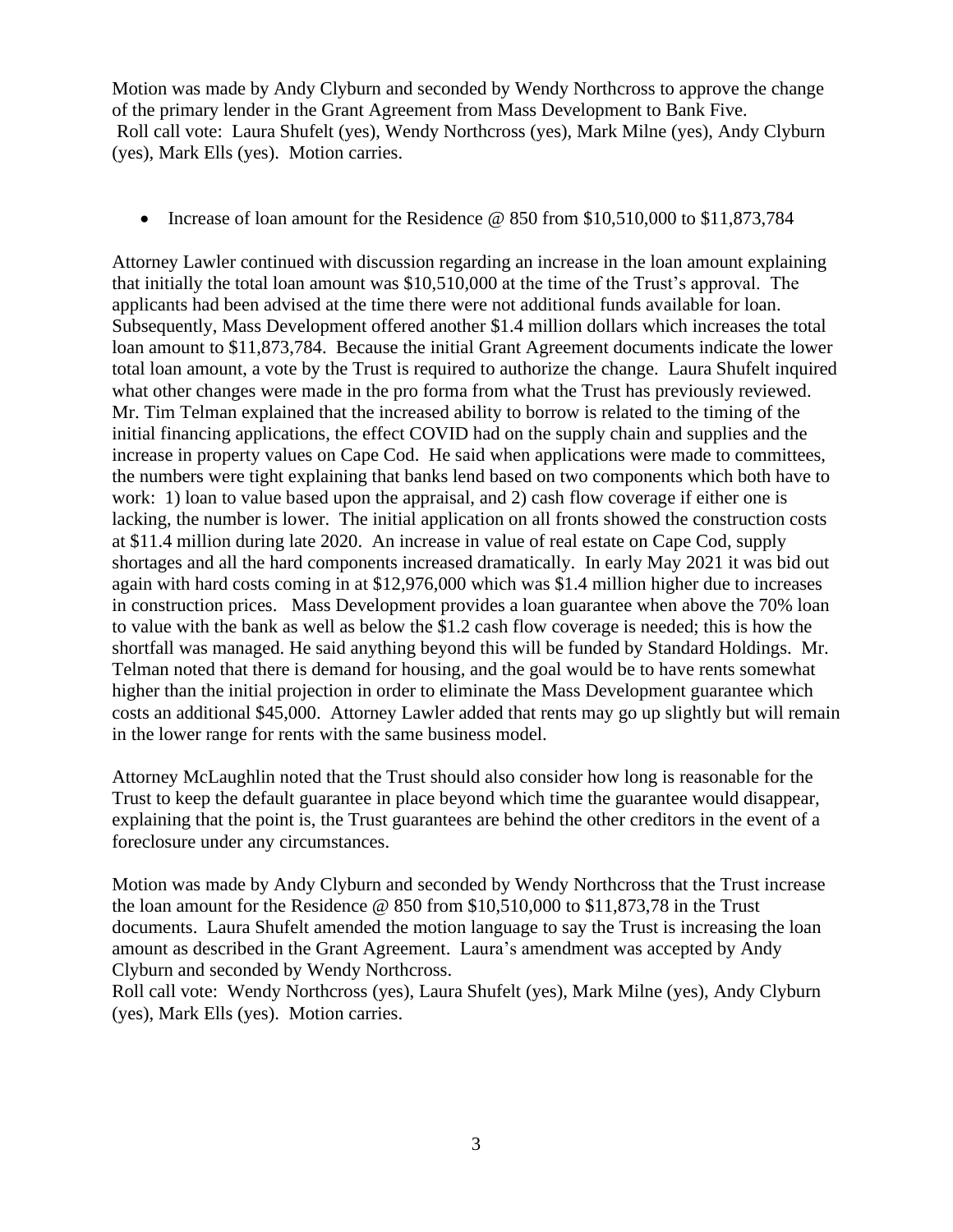• Whether the following proposed promissory note term should be included or eliminated.

Attorney Lawler explained that he has had discussion with Attorney McLaughlin regarding this item that addresses the date of when interest would begin to accrue in the event of a default on the primary mortgage. He noted that opinions differed in that Charlie is requesting that default interest go back to the day when the money was first granted, and Standard Holdings proposes that interest only go back to the date of the default which is more consistent with banking practices. He said that this is a business issue that was left for the Trust to decide. Attorney McLaughlin explained that the question is that in the event of a default, how long is the personal guarantee to remain in place and how to ensure that the Trust gets the benefit of the bargain. He offered that the guarantee should remain in place at least until the Certificates of Occupancy (CO) issue. Additionally, there is the question about project stabilization which is addressed in the Bank Five commitment letter and the question of default where the project could be at risk including the affordable units, noting that the affordable housing restriction should survive foreclosure on paper, explaining that in the event of bankruptcy, the Trust would be competing with other creditors without interest to recover the funds. Charlie said that the broader context is important to understand and noted that the present value of money is what is at risk as well as where we stand with other creditors so this does implicate when the interest begins to accrue because it and would add to the Trust's claim in that context. Ruth said that the action of the Trust would be to determine whether the interest would accrue from the date of the issuance of the grant, or from the date of the default. Ruth said that this language is in the mortgage document that had not been produced at the time the Grant Agreement. Mark Milne suggested finding a middle ground where if the default occurs prior to the issuance of the CO, interest would accrue from the date of the grant; and if default occurs after the issuance of a CO, interest would accrue from the date of default. Attorney Lawler agreed.

Motion was made by Mark Milne and seconded by Andy Clyburn that the Trust agrees that if a default occurs before the issuance of the Certificates of Occupancy, the interest will accrue from the date of the loan; and, if a default occurs after the issuance of the Certificates of Occupancy, the interest will accrue from the date of the default.

Roll Call Vote: Laura Shufelt (yes), Wendy Northcross (yes), Mark Milne (yes), Andy Clyburn (yes), Mark Ells (yes).

• Whether or not the mortgage shall include language regarding a loan to value percentage that would govern future borrowing.

David Lawler explained his position regarding the scenario where later on the developer would like to convert construction financing into regular financing while working on the project. He noted that this is a greatly appreciated grant and the Trust receives 10 affordable units at 50% AMI in perpetuity. He pointed out that the Trust gets the benefit of its bargain early on when the affordable housing restrictions are recorded at the registry, the project is constructed and COs are issued, at that point the Trust has received everything they have asked for. Although unlikely scenarios could be envisioned, the building will remain an apartment complex with 10 affordable units, even in the event of bankruptcy. He said this bullet item is an attempt to cap the ability to refinance and Bank Five will not allow their loan to be subordinate to the Trust under their banking package and does not go along with banking business practices. He explained that the language proposed makes the ability to borrow money impossible even now because the bank documents do not allow it. Attorney Lawler offered that once the restrictions are on record and a CO is received, the Trust is protected, but has no problem restricting up until that time. He noted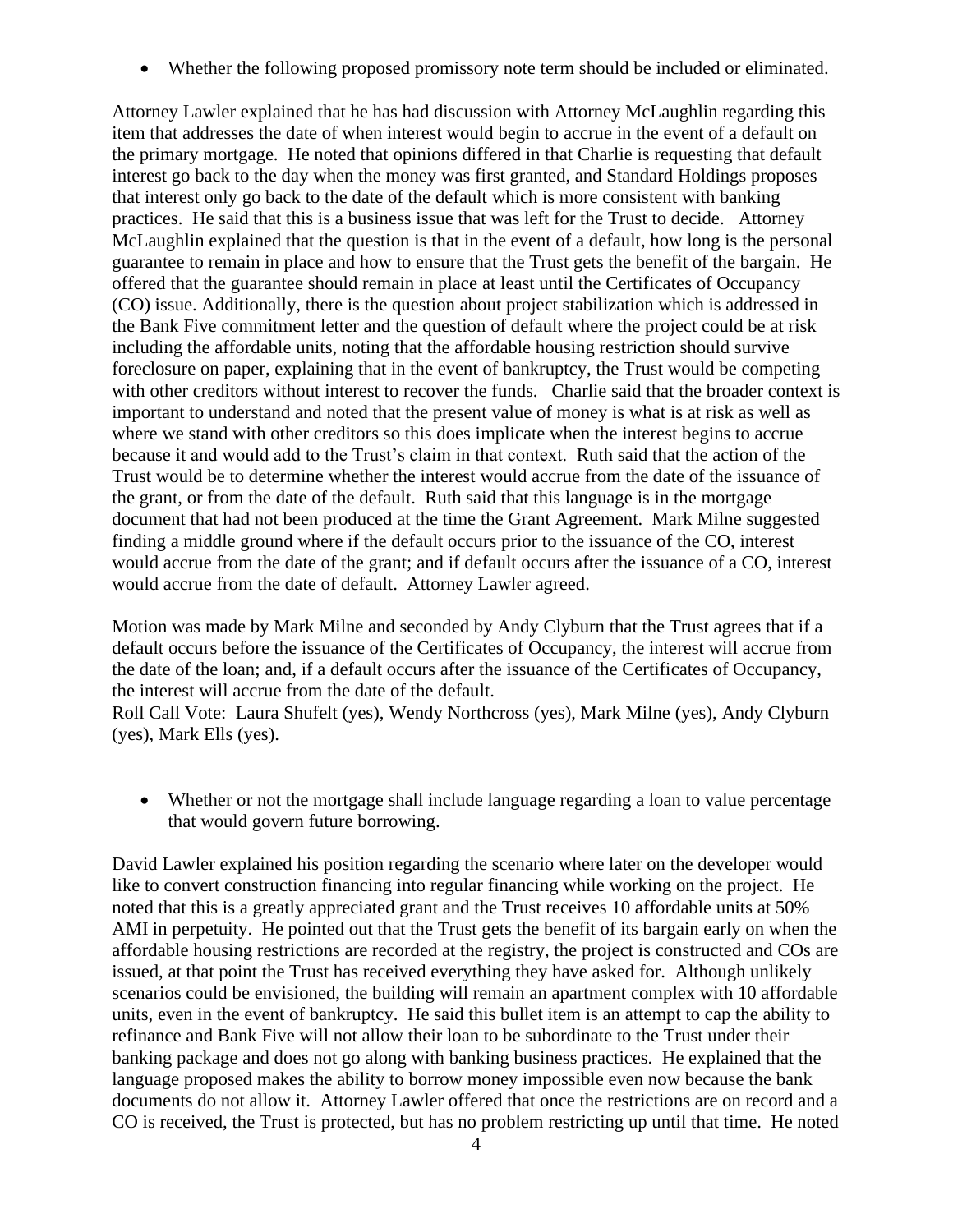that the grant should not be treated like a conventional bank loan where it is expected to be repaid and reiterated that once the restrictions are recorded and COs issued, the Trust is protected and has received the benefit of the greatly appreciated bargain.

There was further discussion regarding how an affordable housing restriction could be eliminated in the case of bankruptcy. It was noted that the restrictions go on record first, before bankruptcy documents and should survive bankruptcy. One way the affordable housing restriction could be released was if the Department of Housing and Community Development or Town Manager were to sign off which is not likely. Attorney Lawler said he is not a bankruptcy expert, however bankruptcy releases unsecured creditors, the Trust is not a creditor. The restriction only creates a property interest right and bankruptcy does not eliminate a third parties property interest right.

Andy Clyburn asked Ruth and Charlie what scenario beyond the bullet above would what is proposed protect, noting that it was agreed that once the COs are issued, interest would accrue from the default date in the event of default. Charlie said he disagrees with the context that once the COs issue, it eliminates the Trust's risk noting that although it would be a bad public policy decision, a bankruptcy court judge could decide to remove the restrictions which is not impossible in theory and depends upon the court. Charlie also explained a scenario where the Trust has no say in the refinance of the project at a much higher rate and is unable to protect its stability by not becoming overleveraged. Charlie said he has made a suggestion that was not agreed by David explaining that the Bank Five commitment letter references a stabilization formula where the project reaches a determination of stabilization when it is capable of sustaining a refinance while still meeting obligations due to an increase in project value. He proposed that the Trust follow the bank's lead as a reasonable compromise that at the point of stabilization, what the Trust has in place would disappear. Charlie said that the bullet above and this one would go hand in hand and noted that it would be appropriate for the project at some point to stand on its own, the Trust to concede that the project is stable, and rely solely on the restrictions for security. David agreed that there are always possibilities that a court could do something against public policy, however, the added level of protection being proposed is not reasonable when balanced with dealing with a lending institution that has their own business practices and will not agree to it.

Laura Shufelt said that she had a hard stop at 10 a.m. and requested that if meetings will extend beyond the hour, the invite include the extra time so her schedule is not filled. Laura confirmed that the restrictions are recorded at the time of the Grant Agreement and asked if the appraisal considered the 10 restricted apartments which it was answered that it was. She suggested that the point of stabilization is a good compromise and said that if the Trust does not have anything in place, it could get over financed at some point and referenced Charlie's concern that the borrowers or new owners could borrow up to 100%. Chair Ells expressed concern that what is being suggested would render the developers unable to borrow money. Attorney Lawler said that it would. Charlie said that it would reflect the fact that Bank Five wants a level of financial stabilization demonstrated before they will allow any additional monies to be borrowed which is reasonable.

Laura Shufelt left the meeting at 10 a.m.

Attorney Lawler said that Bank Five has a different relationship where they are loaning up to \$12 million and will be paid that money back and have the stabilization formula in place for down the road. The Trust is providing funds as a grant not a loan with certain protections. The benefit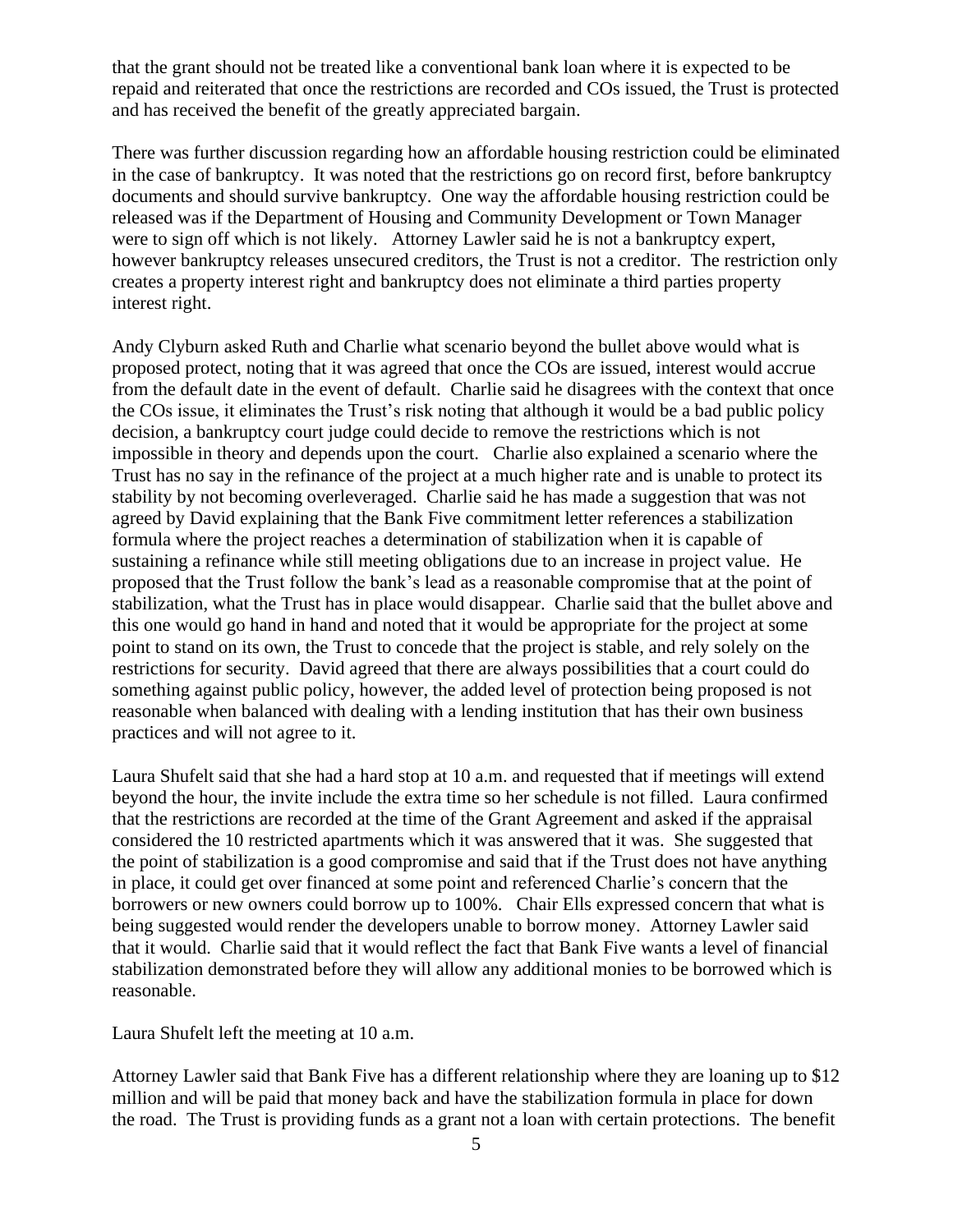to the Trust are the permanent restrictions and COs. Once there is a building with occupants, it will be a building regardless of who owns it explaining that even in bankruptcy a trustee takes over collection of rents. David said that the proposed stabilization requirement puts a burden on the developer's ability to borrow money, impeding their ability to convert construction financing after a CO has been issued without a clear benefit to the Trust. He referenced Wendy Northcross's recommendation that protections remain in place only until the recording of the restrictions and issuance of the COs.

Mark Milne said that it seems like even in the worst case scenario, it is unlikely that the affordable units would be lost and unlikely that a bankruptcy court would allow the affordable units to be eliminated. Andy Clyburn said efforts to protect the grant by putting the grant on equal footing with the \$12 million loan would be great if it is achievable, but he expressed concern regarding any negative impact on the project's ability to move forward. Chair Ells asked what position the Trust is in for recovering funds. Charlie answered that the sequence would be that the Trust is behind the combined Bank Five and Mass Development loan amount that was just approved at \$11.8 before the Trust would have any chance of recovering the grant.

Mr. Tim Telman offered that the Affordable Housing Restriction will be in first position Next would be Bank Five and then if we want to treat the grant which is in 1<sup>st</sup> position and also call it a loan, then the Trust is in second position with a note and a mortgage behind the banks. So in a distressed situation, there may be no recovery whatsoever on that mortgage, however you would retain the 1<sup>st</sup> position with the restriction because the bank did not get their \$12M and if it is less than \$12 million there is nothing left for the Trust's note which is really a grant and nothing left for the equity holders which is us, we get paid last. The Trust is still in  $1<sup>st</sup>$  position with the 10 restricted affordable units.

Wendy Northcross said that it seems Bank Five is protecting the Trust with their lending criteria by creating a stable project and said she did not see the benefit of additional protective layers.

Ruth Weil asked if there is already a commitment to Bank Five to comply with the loan to value ratio during the stabilization period, how does also imposing the same requirement in the Trust mortgage adversely affect the developer? David said that if refinancing with another bank, Bank Five's stabilization would not come into play because they would be paid off, but the Trust could still come forward and say they do not like the formula noting that this would take place after the Trust has paid out the \$1.4 million and should not have involvement at this point because it ties the developer from doing business in the conventional business market. David noted that the developers can only refinance if an FDIC lending institution does an appraisal and determines it qualifies.

Mark Milne said he appreciates legal team protecting the Trust as much as possible. He said he feels this is only necessary in the event that it is likely the affordable restrictions would be lost and has not heard anything that would put the affordable unit restrictions in jeopardy so did not think the stabilization protections were necessary. In answer to Chair Ells inquiry, Charlie said he would be surprised if a judge allowed the restrictions to be removed however the fact that the restrictions are in first place does not stop another creditor from trying to remove the restrictions so they can receive more money when the property is sold.